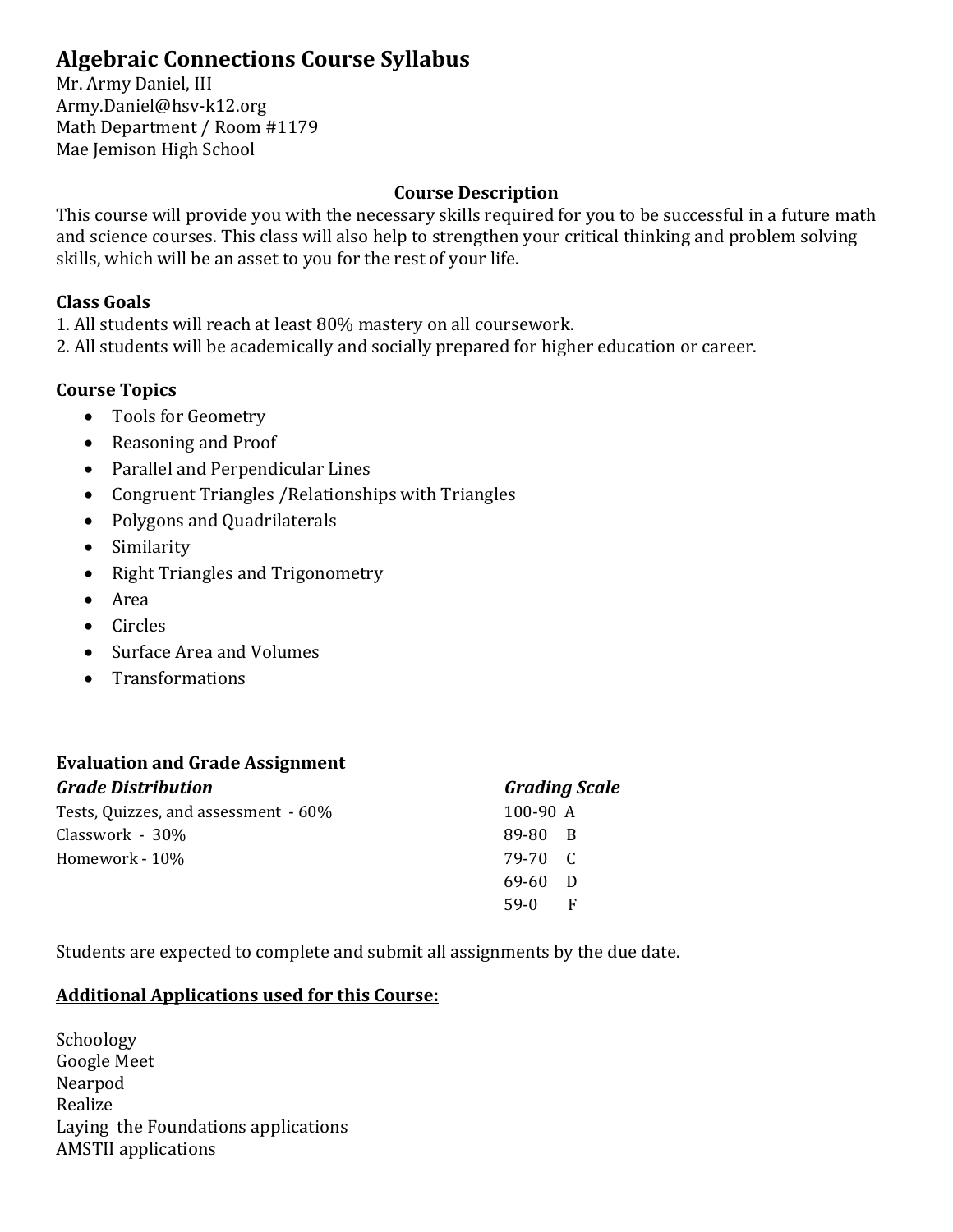MyMathLabforSchool.com IXL.com Quizziz Other Software Applications relevant to Algebraic Connections

# **Instructional Methods**

Various levels of instruction will be used throughout the course. The class will begin with Bell Work. This will be followed by the introduction to new material, guided practice, and independent practice.

#### **Textbooks and Materials**

a. **Textbook**. [Blitzer]. *Math for Your World,* Boston, Massachuessetts, / Prentice Hall 2012

b. Materials: pencils only, Cornell notes/composition notebook, small 3 ring binder.

c. Technology: *Charged* computers must be brought to class and used responsibly every day. Calculators will be used occasionally.

### **Daily Expectations**

- 1. Students will be in seat working silently on the Do Now with all supplies ready when BELL RINGS.
- 2. Students must raise their hand to ask or answer a question or to express a concern unless otherwise stated
- 3. Students will come to class prepared and be fully engaged. Absolutely NO sleeping.
- 4. Students will follow all instructions the first time they are given.
- 5. We will use kind words and be respectful of one another at all times.
- 6. Students will put away electronic devices, cell phones, headphones and earbuds.

# **Rewards for positive behavior**

• Class points reward system / preferred activity time on Friday

# **General classroom policies**

- **Absences:** All details of the day will be listed on Canvas site. Students should access that page before asking teacher questions. Students will have the same number of days they were absent to make up missing work (example: absent 2 days, 2 days upon return to turn in makeup work)
- **Retest:** Student must schedule an appointment with Mr. Daniel to discuss the grade and request to retake the test.
- **Bathroom passes:** Students must take care of any business outside of the classroom during class changes. Passes outside of the class will be limited [3 times]. Must have Pass to sign.
- Late work: Late work will not be accepted after 10 days. 10% deduction per day late.

#### **Grading Summary**

| <b>Type of Work</b>  | <b>Summary Score</b> | Weight |
|----------------------|----------------------|--------|
| Tests, quizzes, etc. | $300$ pts            | 60%    |
| Quizzes              | $100$ pts            |        |
| Classwork/Homework   | $100$ pts            | 40%    |
| Do Now               | $5 - 10$ pts         |        |

*-----All District and MJH policies and rules will be upheld and followed in my classroom-----*